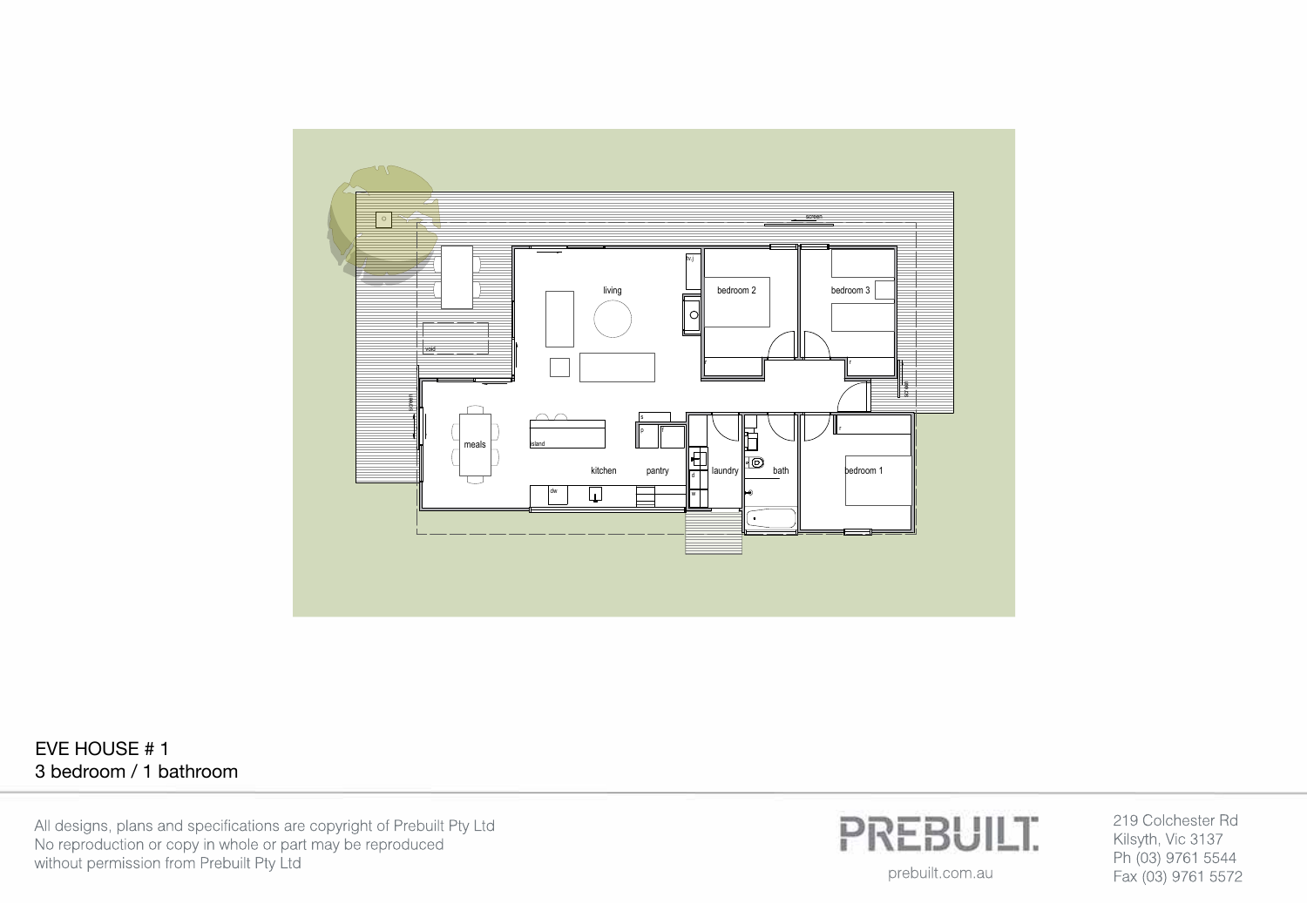

## EVE HOUSE # 2 2 bedroom / 2 bathroom

All designs, plans and specifications are copyright of Prebuilt Pty Ltd No reproduction or copy in whole or part may be reproduced without permission from Prebuilt Pty Ltd



219 Colchester Rd Kilsyth, Vic 3137 Ph (03) 9761 5544 Fax (03) 9761 5572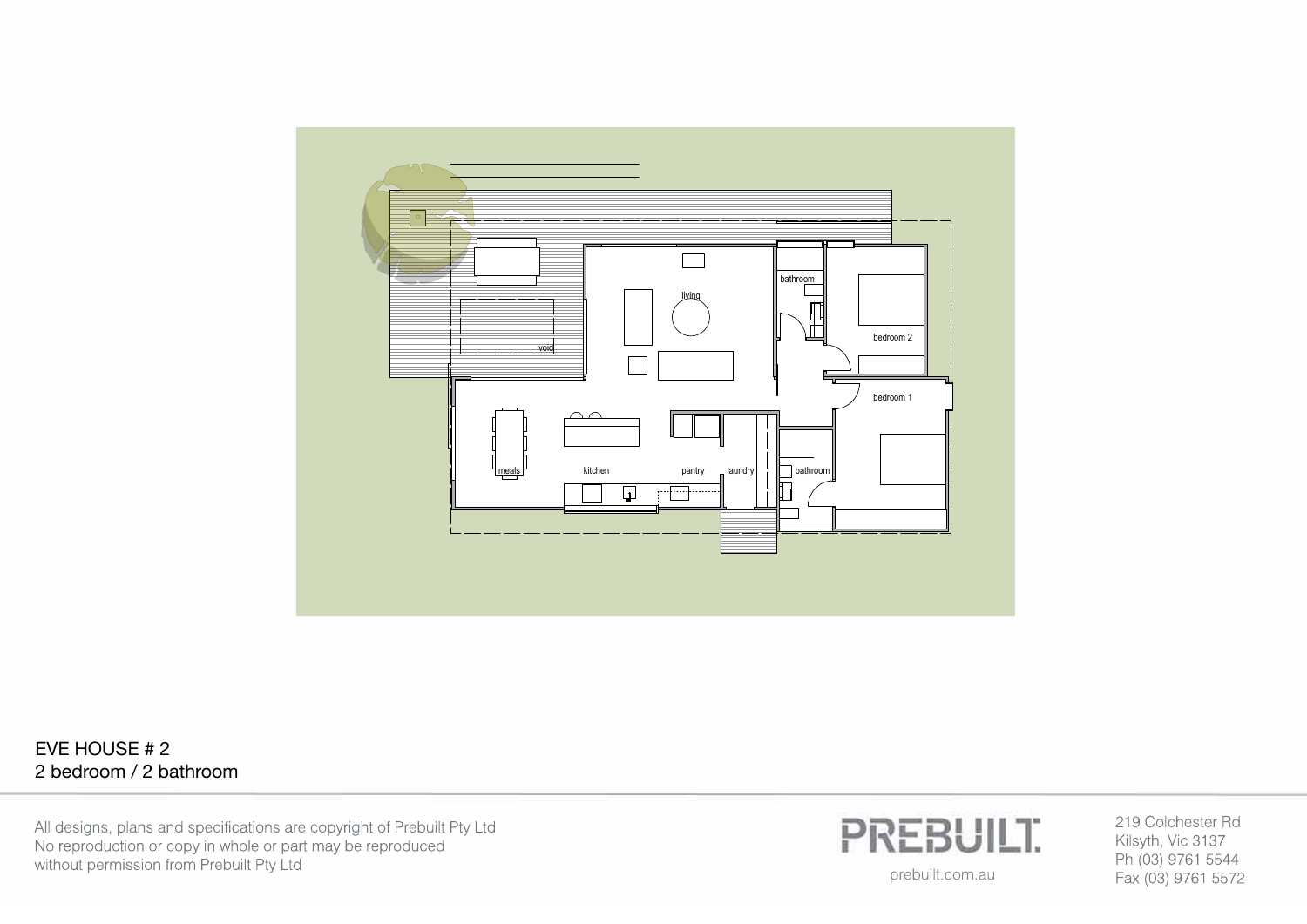

## EVE HOUSE # 3 3 bedroom / 2 bathroom

All designs, plans and specifications are copyright of Prebuilt Pty Ltd No reproduction or copy in whole or part may be reproduced without permission from Prebuilt Pty Ltd



219 Colchester Rd Kilsyth, Vic 3137 Ph (03) 9761 5544 Fax (03) 9761 5572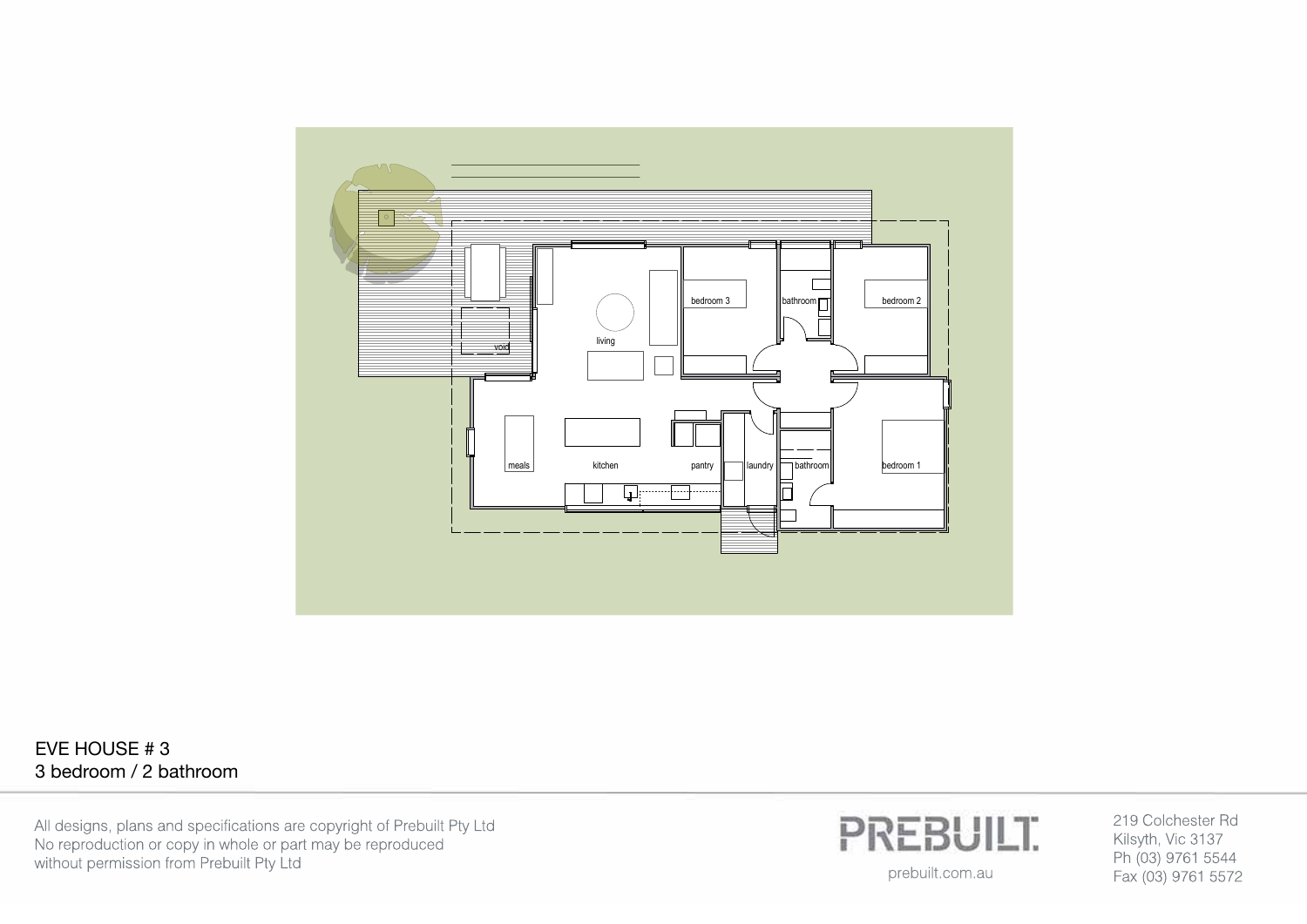

EVE HOUSE # 4 4 bedroom / 2 bathroom / 1 living

All designs, plans and specifications are copyright of Prebuilt Pty Ltd No reproduction or copy in whole or part may be reproduced without permission from Prebuilt Pty Ltd



219 Colchester Rd Kilsyth, Vic 3137 Ph (03) 9761 5544 Fax (03) 9761 5572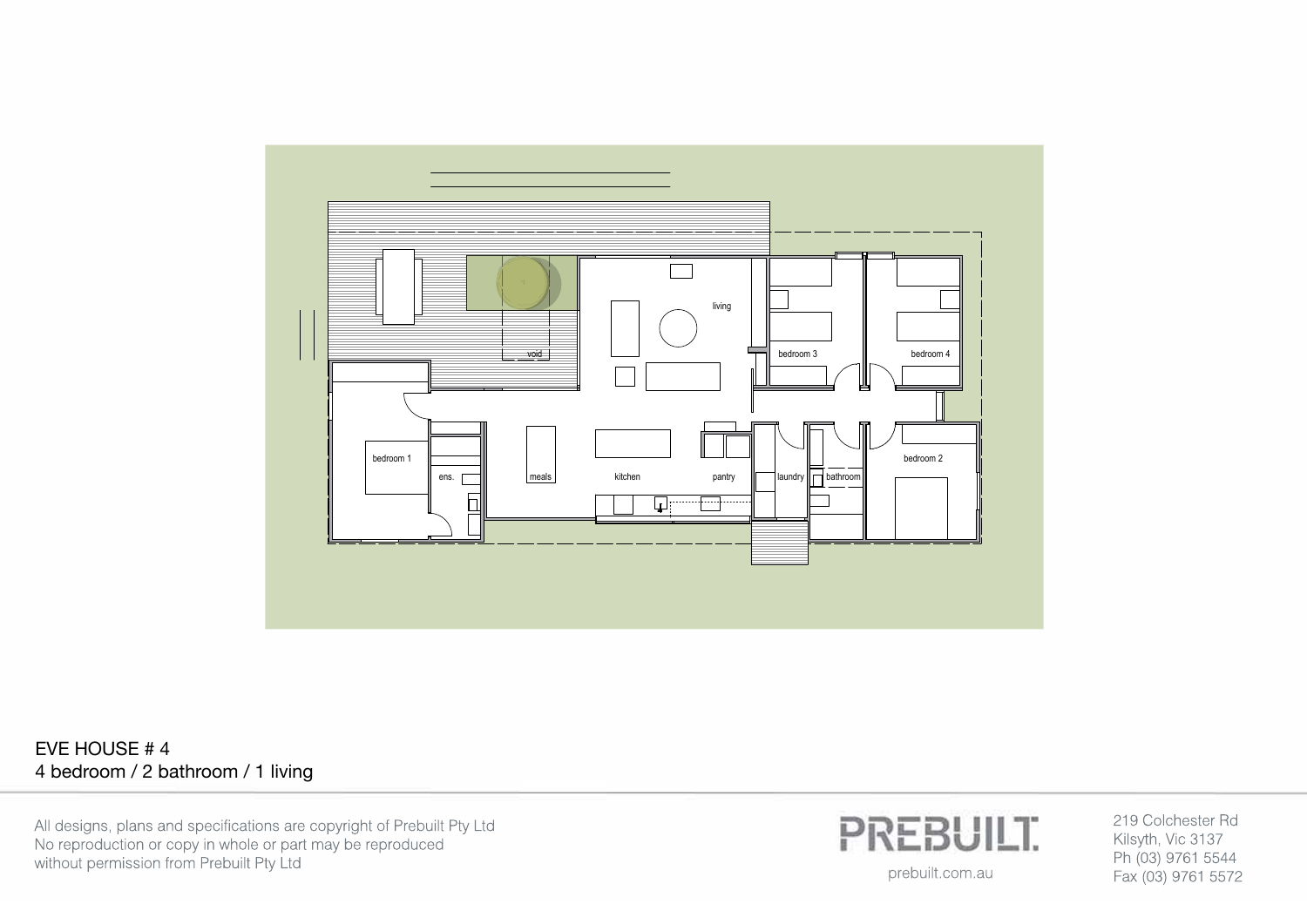

EVE HOUSE # 5 4 bedroom / 2 bathroom / 2 living

All designs, plans and specifications are copyright of Prebuilt Pty Ltd No reproduction or copy in whole or part may be reproduced without permission from Prebuilt Pty Ltd



219 Colchester Rd Kilsyth, Vic 3137 Ph (03) 9761 5544 Fax (03) 9761 5572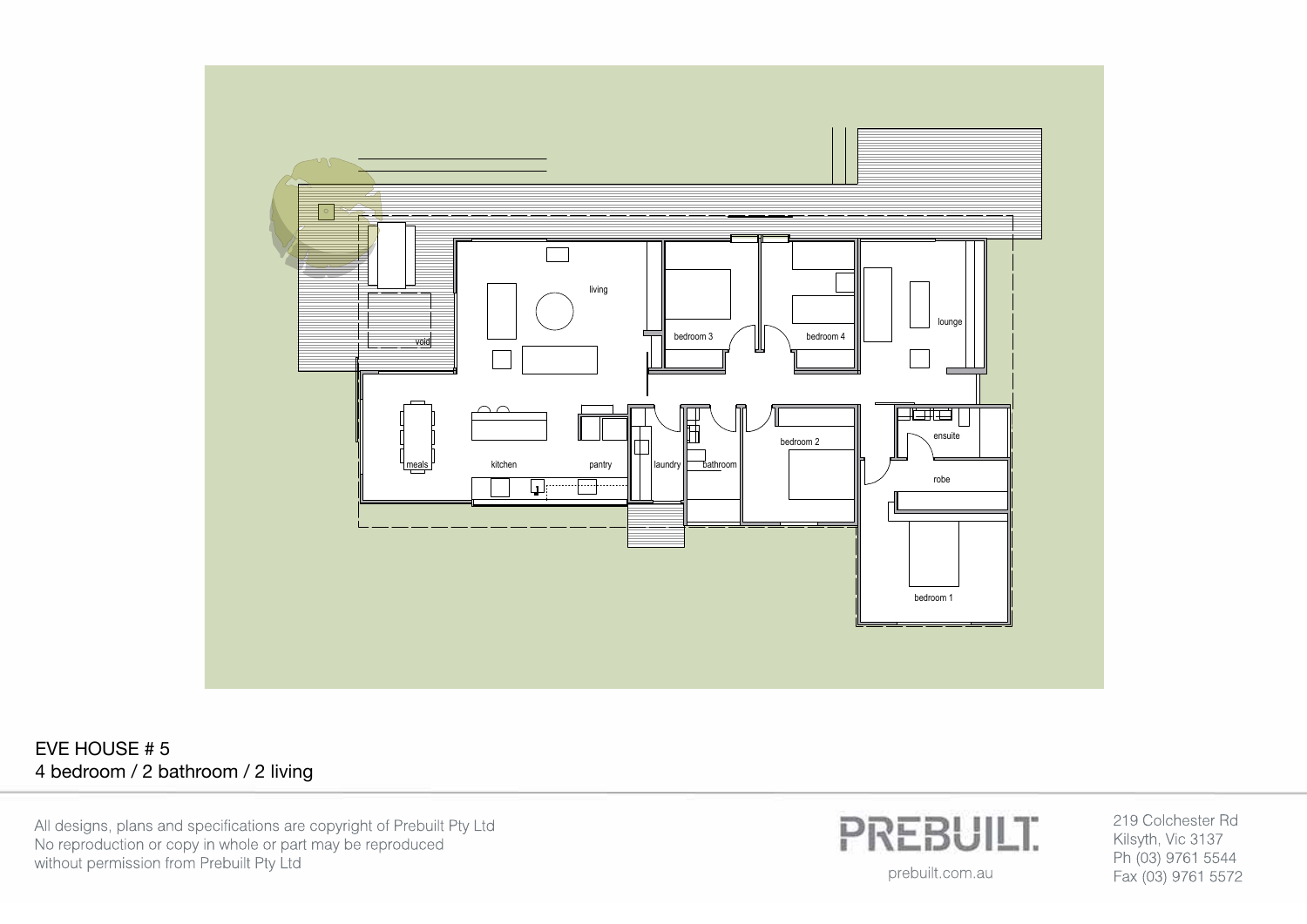

EVE HOUSE # 6 4 bedroom / 2 bathroom / rumpus

All designs, plans and specifications are copyright of Prebuilt Pty Ltd No reproduction or copy in whole or part may be reproduced without permission from Prebuilt Pty Ltd



219 Colchester Rd Kilsyth, Vic 3137 Ph (03) 9761 5544 Fax (03) 9761 5572